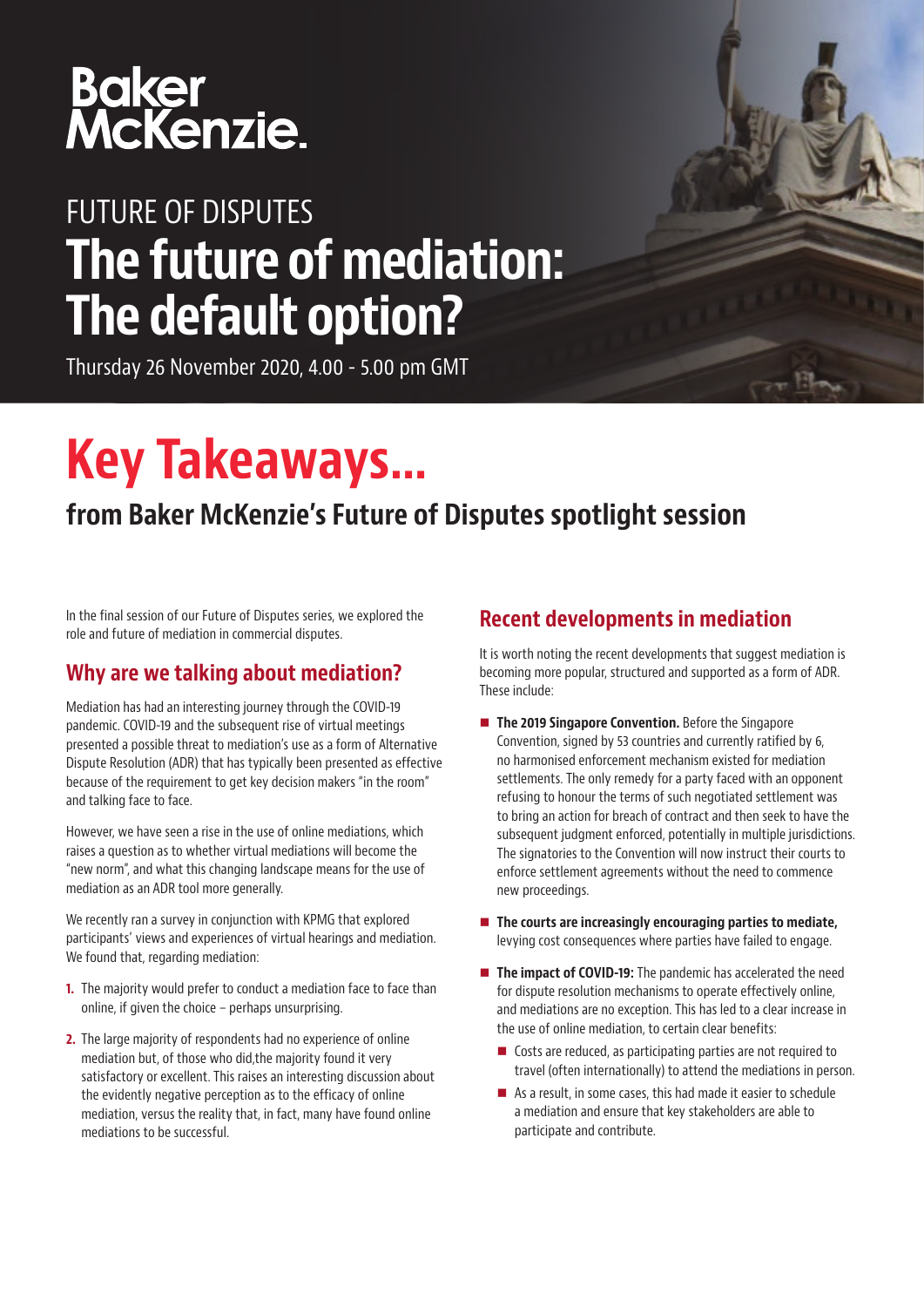#### Is mediation right for every dispute?

The short answer is no but it is a form of ADR that may be worth considering alongside any arbitration or court process. Of course, every case is different and there is no recipe or formula. When considering mediation, the following factors should be considered:

- Benefits of mediation: This form of ADR offers a flexible, without prejudice process, where the parties can tailor the settlement agreement under the supervision and assistance of an independent third party. The mediator essentially acts as a process manager for a difficult negotiation and can help to narrow the issues between the parties and steer the dispute towards a suitable settlement.
	- Nature of the dispute: There are many factors to consider here. Mediation may be appropriate where:
		- $\blacksquare$  there is a desire to resolve the dispute quickly and at minimal cost
		- $\blacksquare$  the value of the dispute is likely to be disproportionate to the costs of litigation
- $\blacksquare$  there is a need or desire to repair relations, particularly where the parties have an ongoing commercial relationship to preserve
- one side has an over-optimistic view of its position or where one's own position is not strong and a settlement would be preferable to the risk of losing at trial.
- **Position and personalities of the parties:** Disputes are frequently affected by the personalities and characters of the individuals involved. The success of a mediation will often rest on whether there is a genuine appetite to find a commercial resolution to the dispute.

It remains to be seen whether the logistical simplicity and reduced cost of online mediations will pave the way for online mediation to become the "new norm". Even with these benefits, it is conceivable that if the parties have less skin in the game – both in terms of costs and time – they may be less invested in making the process work. However, mediation organisations have published reports suggesting the success rate of mediation is at a high.

1

#### Practical tips

Whether you are attending an online or face-to-face mediation, one thing is clear – preparation is key. From our own experience, we recommend considering the following:

> Communicate with the mediator in the days leading up to the mediation. This helps to build the trust and rapport that is needed for the process to work. This is particularly important in the preparation for online mediation.

3 5

Attempt to narrow the dispute ahead of the mediation, if possible. This can be achieved by agreeing a list of issues that must be addressed for settlement to be reached and also agreeing what issues that can be deprioritised or put aside to simplify the negotiation process.

4

Agree with the mediator whether parties will give opening statements and who will give those opening statements and in what order. Such an approach can ensure that a constructive and positive tone is set at the beginning of the day. Whether the mediation is to be conducted online or face-to-face may affect your decisions as to who is most suitable to make these statements, i.e. whether it should be the lawyers, the business people, or a combination of the two.

2

Prepare a succinct and accurate Position Paper to enable the mediator and your opponent to understand your legal case and your views on settlement.

Agree a strategy with your legal advisor so that you understand what information to share with the mediator and when.